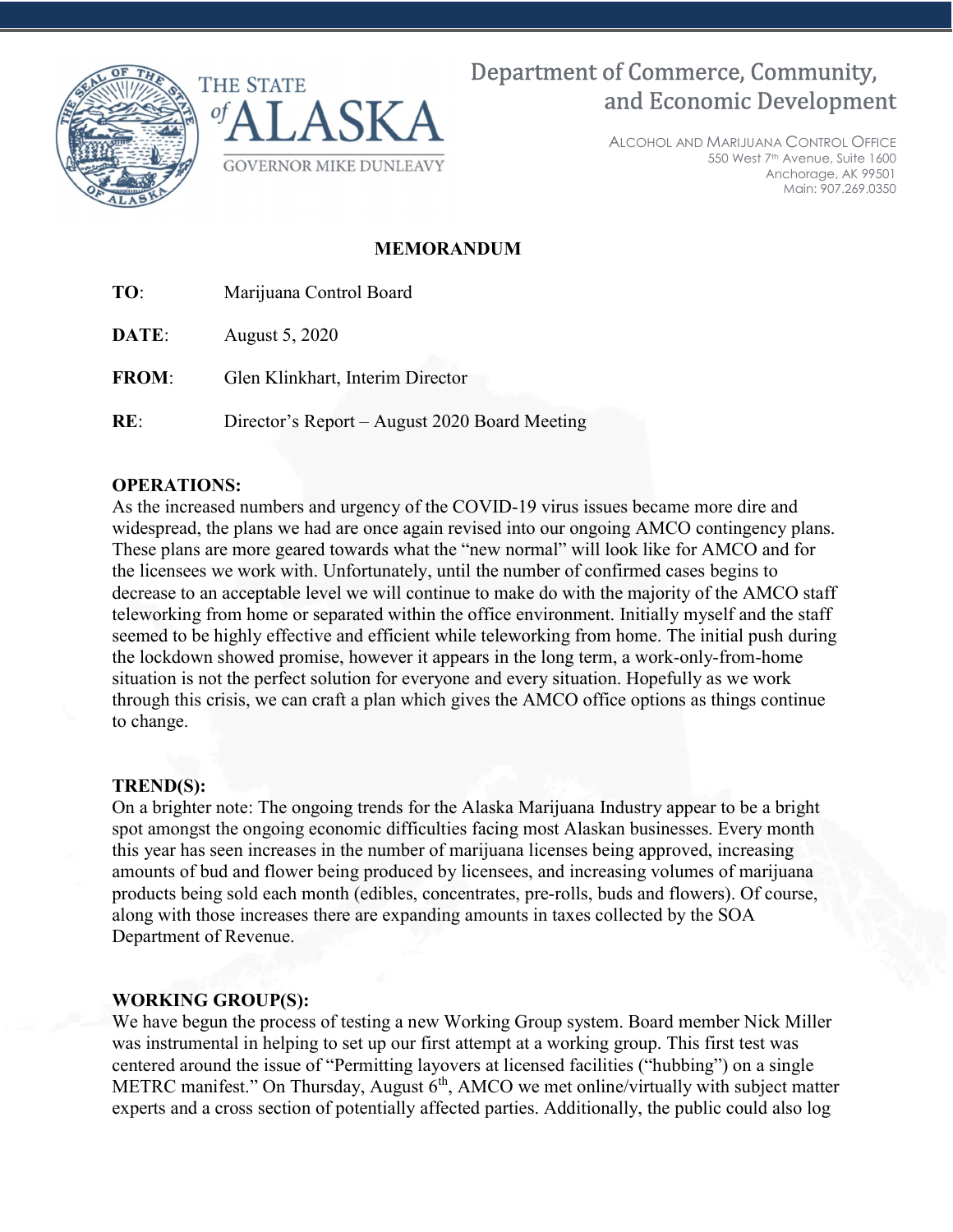into the working group meeting. The overview and action items which came from our discussions will be presented in a separate memorandum during this meeting. I wish to thank all the participants, including industry, AMCO staff, and the public for their assistance and their patience with this process.

### INFANT/BREASTFEEDING ON LICENSED PREMIS**E**S:

With the assistance of Board Member Nick Miller, AMCO Regulation Specialist Jane Sawyer, and the Department of Health and Human Services, we managed to steal some time and consider possible solutions regarding the ongoing question of infant breastfeeding as it pertains to a licensed premises. Ms. Sawyer and I will be discussing a proposed solution for board consideration during the regulations section of the meeting, however the key we discovered is that Federal Labor Laws already cover the issue. Our problem however is current marijuana regulation is in direct conflict of those specific federal labor laws, so we are presenting for board consideration a narrowly focused exception which would allow licensees to support and assist their staff who need to nurse their infant child in a specific and designated area within the licensed premises.

#### ENFORCEMENT UNIT:

At AMCO we have been working on a clear, concise, and consistent enforcement process and policy for our Enforcement Unit. The goal is to have a clear method of how enforcement warnings, Notices of Violations, fines, and potential actions against a license (accusations) are made, how the board acts upon them, and what options are available to a licensee. Additionally, it is hoped a written process will help AMCO and both boards be consistent with what comes before them and that you, the board, can make good decisions based upon good information. I hope to have a proposal for discussion at the next regular meeting. Additionally, enforcement and I have been working on finalizing and updating written policies and procedures for the entire enforcement unit. This much needed written update will help to ensure the enforcement section continues to have clear operating processes and to continue to provide quality public safety and enforcement services. As normal board meetings don't often lend themselves to bigger picture or long detailed conversations of the board, I will be asking the board members to consider setting up a special meeting specifically to discuss enforcement, including, but not limited to, enforcement priorities, operational processes, and goals. Additionally, as some of these items also concern and effect the Alcohol Beverage Control board enforcement needs we may want to consider a joint discussion.

#### NEXT MEETING:

The next MCB Board meeting is scheduled for October 28<sup>th</sup> and 29th, 2020 in Anchorage, Alaska or, depending on the ongoing COVID-19 situation, telephonically or online via online ZOOM meetings.

Glen Klinkhart Interim Director